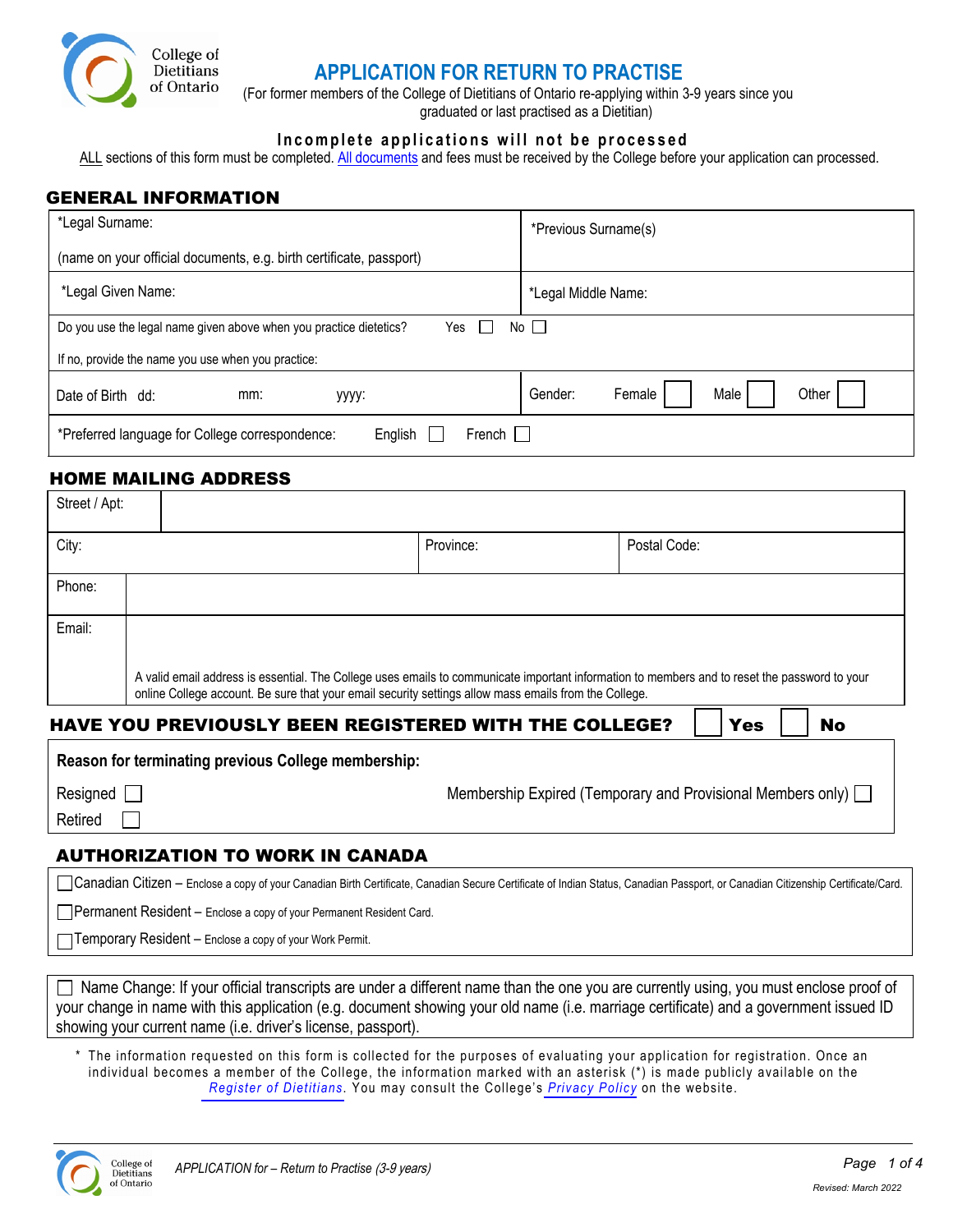## <span id="page-1-0"></span>CURRENT DIETETIC KNOWLEDGE AND COMPETENCE

If it has been between 3 and 9 years since an applicant graduated or was registered and practised as a dietitian, the applicant may choose to write the CDRE **OR** submit a portfolio of upgrading activities. Note: An applicant who has never passed the Canadian Dietetic Registration Exam must write the exam, even if they choose to submit an upgrading activities portfolio to demonstrate currency. For more information please refer to [Policy 3—30 Assessing Currency for Applicants.](https://www.collegeofdietitians.org/programs/registration/registration-policies.aspx)

| □ I wish to write the Canadian Dietetic Registration Exam (CDRE) to demonstrate the currency of my knowledge & |  |  |  |  |
|----------------------------------------------------------------------------------------------------------------|--|--|--|--|
| competence                                                                                                     |  |  |  |  |

I have completed Upgrading [\(portfolio enclosed\)](http://www.collegeofdietitians.org/Resources/Registration/Upgrading-Practicum/Upgrading-Activities-Form-2014.aspx)

### CONDUCT AND HEALTH

The purpose of these questions is to provide the Registrar or a panel of the Registration Committee with information about whether an applicant will practise dietetics in a safe and ethical manner.

You must answer all questions. If you answer 'Yes' to any of the questions below, please attach a separate sheet describing the specific situation, dates, and the nature of the findings/conclusion. You may be asked to provide additional documentation.

|                                                                                                                                                                                                     | Yes | N٥ |
|-----------------------------------------------------------------------------------------------------------------------------------------------------------------------------------------------------|-----|----|
| 1. Have you ever applied OR been licensed/registered with a professional regulatory body (for dietetics or any other<br>profession) in Ontario, or any other province, territory, state or country? |     |    |

1 a. If yes, please provide details about your registration/license below:

| Name of Regulatory/Licensing Body | Number of dietetic practice hours<br>accumulated in the past three<br>years | I verify that I have arranged for the<br>regulatory body to send confirmation of<br>my registration directly to the College<br>(please sign)<br><b>Click here for Registration Verification Form</b> |
|-----------------------------------|-----------------------------------------------------------------------------|------------------------------------------------------------------------------------------------------------------------------------------------------------------------------------------------------|
|                                   |                                                                             |                                                                                                                                                                                                      |
|                                   |                                                                             |                                                                                                                                                                                                      |
|                                   |                                                                             |                                                                                                                                                                                                      |

**1 b. Are there any additional transcripts for course/degrees** (**in progress or** completed) **that the** College does not have on file? This also includes transcripts related to post secondary institution attended including CEGEP.

**1 c.** If yes, please provide details below:

| Degree/Program Name/Course Name                                                                                                                                                             | Name of<br><b>University/Country</b> | Duration and/or<br>Year of<br><b>Completion</b> | I verify that I have arranged<br>for the academic institution<br>to send the official<br>transcript directly to the<br>College (please sign) |
|---------------------------------------------------------------------------------------------------------------------------------------------------------------------------------------------|--------------------------------------|-------------------------------------------------|----------------------------------------------------------------------------------------------------------------------------------------------|
|                                                                                                                                                                                             |                                      |                                                 |                                                                                                                                              |
|                                                                                                                                                                                             |                                      |                                                 |                                                                                                                                              |
|                                                                                                                                                                                             |                                      |                                                 |                                                                                                                                              |
| 2. Have you ever been charged OR found guilty of:<br>a. an offence under the Criminal Code (Canada)?                                                                                        |                                      |                                                 |                                                                                                                                              |
| an offence related to prescribing, compounding, selling or administering drugs?<br>b.                                                                                                       |                                      |                                                 |                                                                                                                                              |
| an offence, other than a municipal by-law offence or an offence under the Highway Traffic Act, that<br>C.<br>occurred in the course of, or that was related to, your practice of dietetics? |                                      |                                                 |                                                                                                                                              |

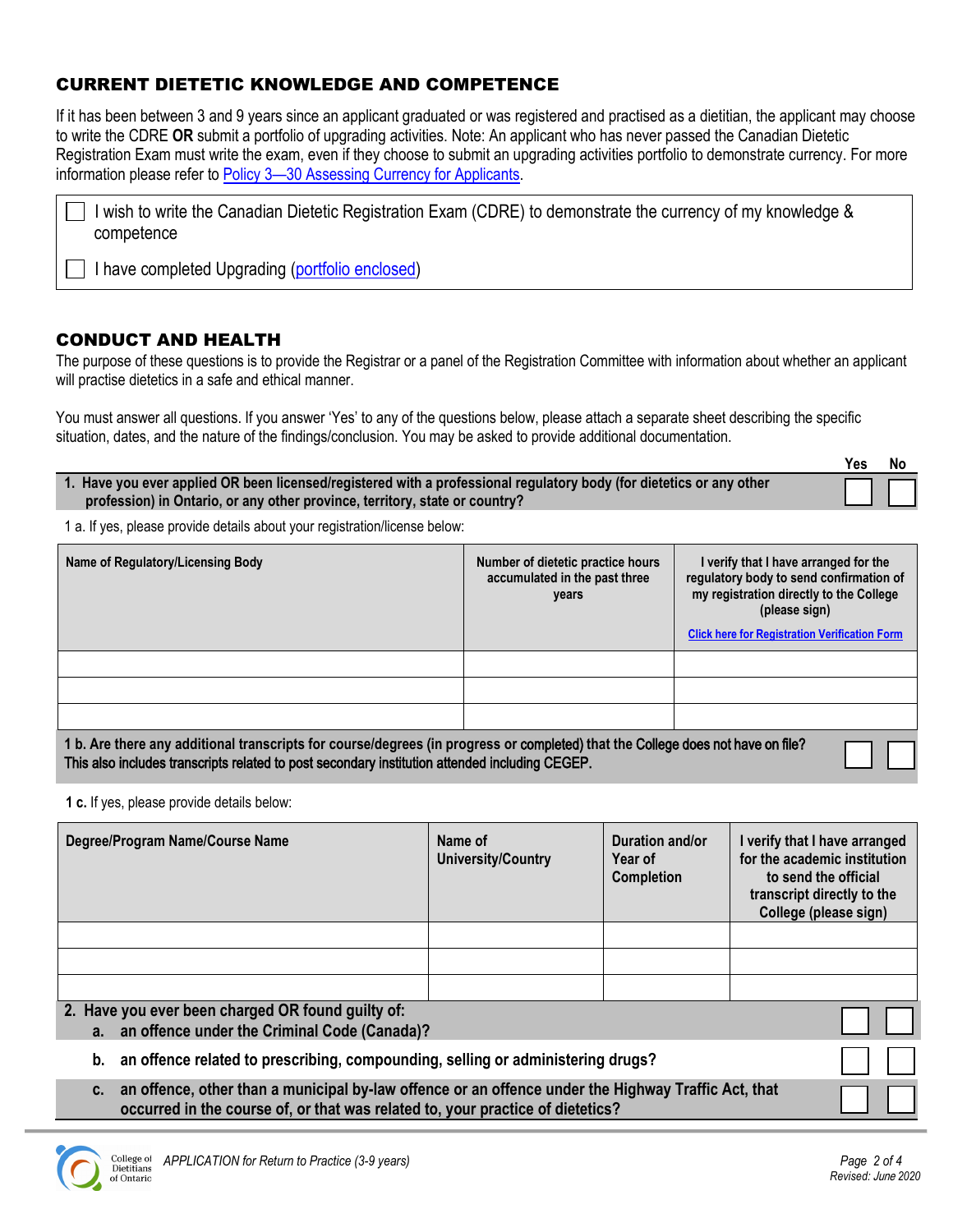| <b>CONDUCT AND HEALTH cont.</b>                                                                                                                                                                                                                                  |  |  |  |  |
|------------------------------------------------------------------------------------------------------------------------------------------------------------------------------------------------------------------------------------------------------------------|--|--|--|--|
| d. an offence that was committed while you were impaired by any substance?                                                                                                                                                                                       |  |  |  |  |
| any other offence that might reasonably be relevant to your suitability to practise dietetics?<br>e.                                                                                                                                                             |  |  |  |  |
| 3. Have you ever been found guilty of professional misconduct, incompetence, or incapacity in Ontario, or any<br>other province, territory, state, or country?                                                                                                   |  |  |  |  |
| 4. To your knowledge, are you currently being investigated for professional misconduct, incompetence, or<br>incapacity, in Ontario, or any other province, territory, state, or country?                                                                         |  |  |  |  |
| 5. Has any finding of professional negligence been made against you in any civil or criminal proceeding within or<br>outside Canada?                                                                                                                             |  |  |  |  |
| 6. Have you ever been refused for registration with a body that is responsible for the regulation of a profession,<br>either within or outside of Canada? If yes, provide details:                                                                               |  |  |  |  |
| 7. Do you suffer from any physical or mental condition or disorder that affects your ability to perform the duties<br>of a Registered Dietitian safely?                                                                                                          |  |  |  |  |
| 8. Do you have an alcohol or drug dependency that affects your ability to perform the duties of a Registered<br><b>Dietitian safely?</b>                                                                                                                         |  |  |  |  |
| 9. Is there any other event or circumstance that may be considered relevant to your suitability to practice<br>dietetics in a safe and ethical manner?                                                                                                           |  |  |  |  |
| 10. While attending a post-secondary institution, have allegations of misconduct ever been made against you, or<br>have you ever been suspended, expelled or penalized by a post-secondary institution for misconduct? If yes,<br>please attach written details. |  |  |  |  |
|                                                                                                                                                                                                                                                                  |  |  |  |  |

# DATE AND SIGN YOUR APPLICATION

*Carefully read and check all declarations below. Applications with declarations that are not checked will not be accepted.*

I certify the above to be true, and I acknowledge and understand that:

If an applicant is found to have made a false or misleading statement, or an omission or misrepresentation on their application, any certificate of registration issued to them will be deemed invalid.

I may not to use the title "Dietitian" until the College has confirmed that I am registered as a member of the College of Dietitians of Ontario.

I must notify the College*, within 30 days*, if there are any changes to the information provided on this form.

Aggregate exam results will be used for statistical purposes.

**Signature Date** 

Manual or electronic signatures are accepted.